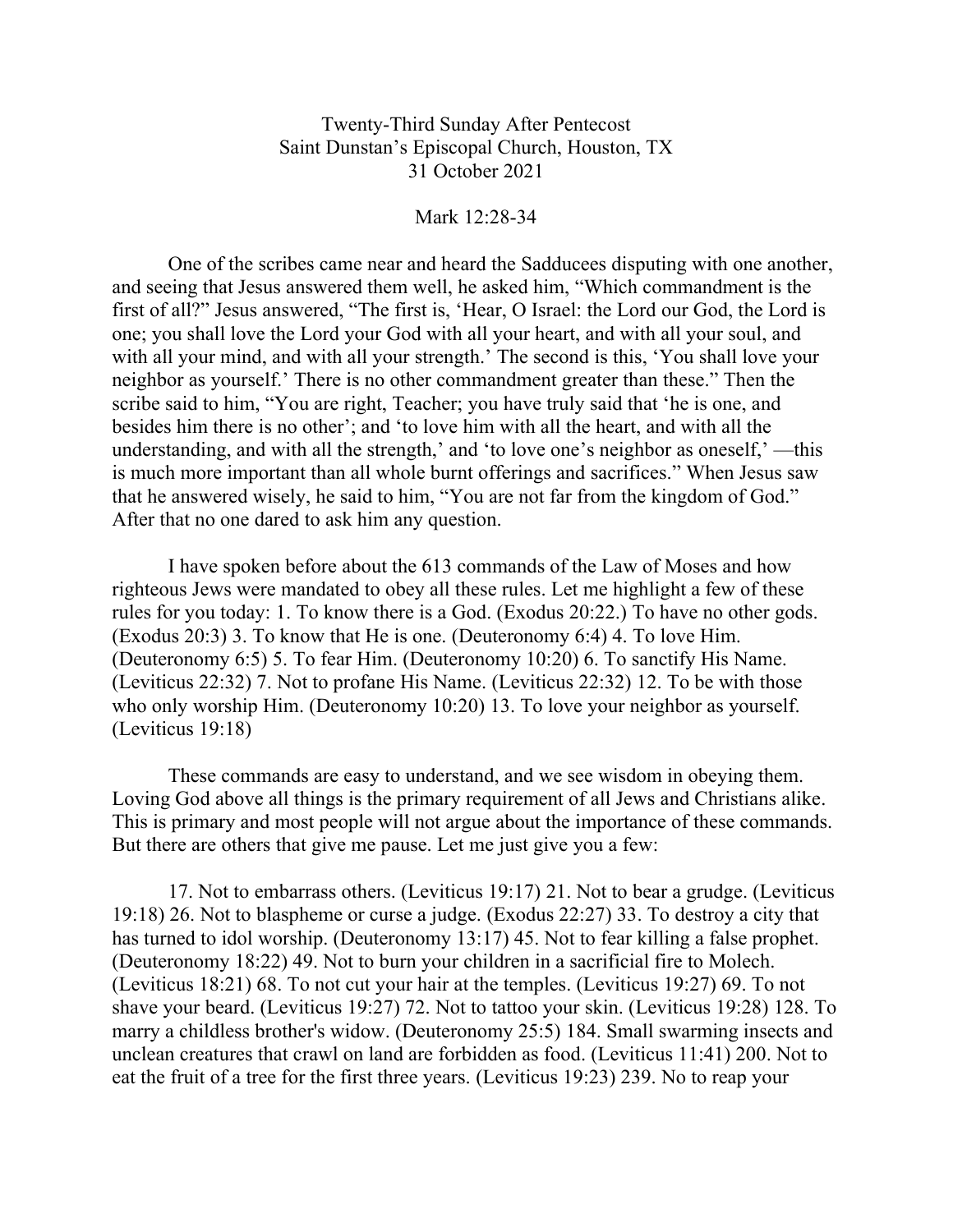harvest to the edge of the field but leave a corner uncut for the poor. (Leviticus 19:10) 322. A priest must not enter the temple with unkempt hair. (Leviticus 10:6) 329. Unclean priests cannot do temple service. (Leviticus 22:2)

And there are many others that cover every single permutation of sexual contact that is forbidden, foods and animals that are deemed uncleaned and are therefore forbidden, etc. So, in a way, it is understandable why the Pharisee came to Jesus to ask him about what the greatest command was. Of course, we know that this is most likely a test. If Jesus fails this test, he could be arrested and accused with blasphemy.

Why he came to Jesus: One of the scribes came near and heard the Sadducees disputing with one another, and seeing that Jesus answered them well, he asked him, "Which commandment is the first of all?"

The Question: "Which commandment is the first of all?"

Jesus' answer: ""The first is, 'Hear, O Israel: the Lord our God, the Lord is one; you shall love the Lord your God with all your heart, and with all your soul, and with all your mind, and with all your strength.' The second is this, 'You shall love your neighbor as yourself.' There is no other commandment greater than these."

His Response: "This is much more important than all whole burnt offerings and sacrifices."

Jesus: "You are not far from the kingdom of God."

The Scribe's response leads us to believe that perhaps there were some who had a misguided understanding of the sacrificial services at the temple, perhaps thinking that the rhythm and structure of those services were the most important commands of the law. We to become so rigid in our liturgy that we forget the real reason why we come to church. We do not come here to practice a well-choreographed set of functions that show the world how we have the best liturgy in the Diocese. I have a friend who contends that liturgy must appeal to all our senses and lead us into an "otherworldly experience." I agree with him that there is nothing better than good liturgy, but the real purpose here is not to have a rite that pleases all our senses. The real purpose if to worship God with all our heart, soul, and mind. We come here not to elevate our artistic sensibilities and have a subjective emotional experience. We come here to express our gratitude for what God has done for us in the person of his son. If we accomplish this will the bells and whistles, then good. We can also accomplish this in a quiet spoken service in Rite One language. We often confused the "How" for the "Why."

The reason we are here today is to acknowledge that our Lord is God and there is no other. He deserves our love, gratitude, and devotion. He is the very center of our lives and the very reason for this church. He is central. We are also here to remember that we must love our neighbors as ourselves. We acknowledge that we fail often in the fulfilling